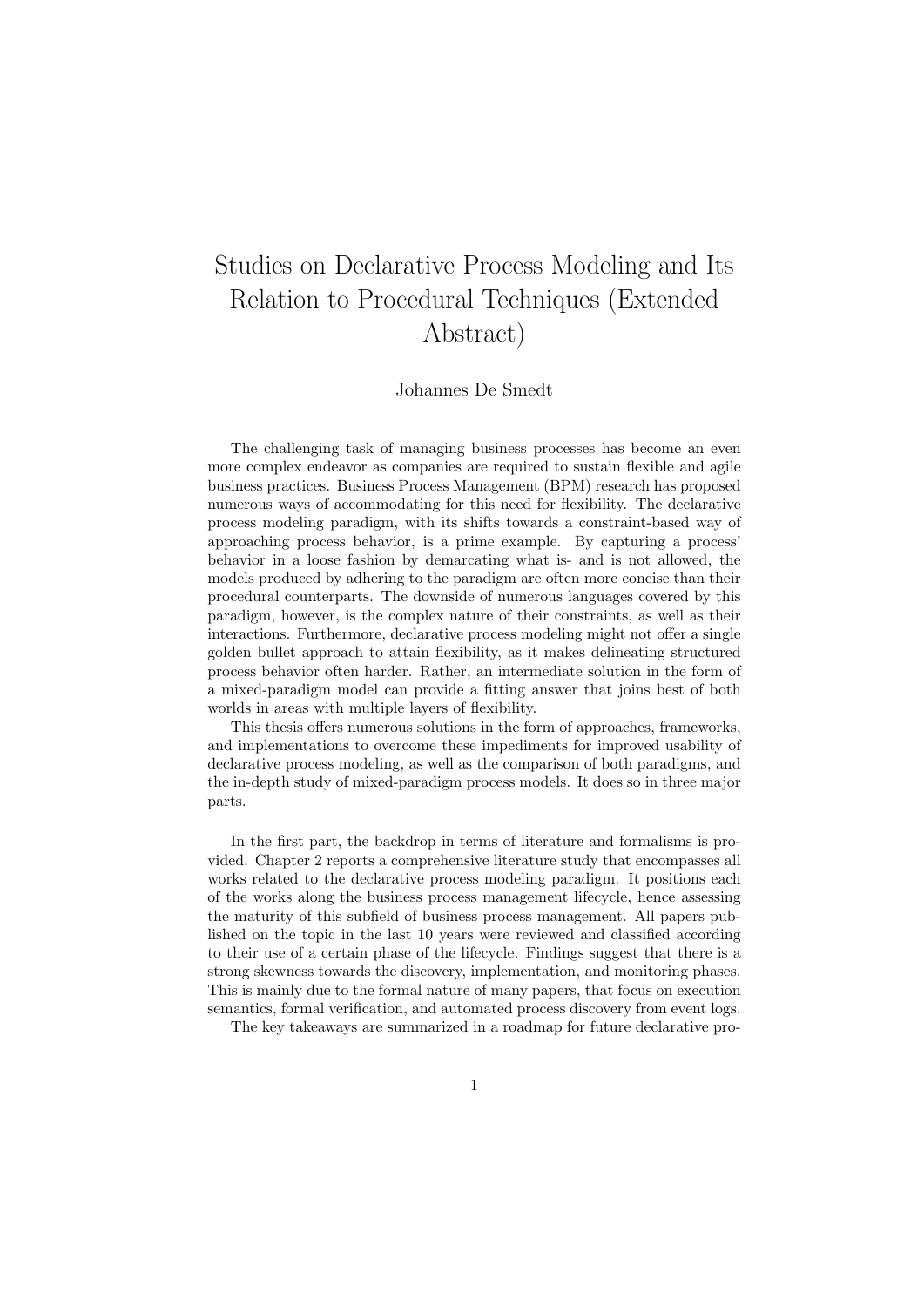cess modeling literature. First of all, it is suggested that a comparison framework for existing frameworks for scalability, applicability, and functionality can boost the focus of the research area. While one of the key benefits of using declarative process modeling is achieving flexibility, it remains to be seen how and how well each approach is capable of doing so. E.g., a study on how Declare with a bigger but unwieldy constraint base can compete with the more focused DCR Graphs approach in a real-life setting would offer more insight into how to progress the control-flow perspective. On the other hand, the integration of artifact-centric approaches delivers yet another view that rather focuses on integrating the lifecycle of objects. Secondly, modeling guidelines can make a welcoming addition to the field. Many studies have devoted their attention to the understandability of declarative process models, with often mixed to negative results. Modeling guidelines that are tailored towards the characteristics of declarative process models might alleviate this impediment, and is also an important aspect of this thesis in part 2. Thirdly, given the recent gain in popularity of decision modeling approaches which are also by nature declarative, it remains to be seen how a fully declarative solution of control flow, data, decision, and so on can unite in a process context.

In chapter 3, the formal layer of the thesis is provided. The concepts of activities, constraints, and models are introduced, along with the execution semantics of Petri nets, and of the widely-used Declare language in regular expressions, LTL, and R/I-nets. In the remained of the work, Declare will be used to illustrate the concepts that are studied and proposed.

In the second part of the thesis, the focus is shifted towards the understandability and usability of constraint-based declarative process models. Since often declarative process models are based on a vast number of interacting constraints, it becomes hard for modelers and users to grasp their interplay. Since the nature of the patterns is also of a wide variety, the effect each construct has on another is often obscured when creating bigger models. Especially the problem of hidden dependencies, i.e., interactions between constraints that are defined over the same set of activities that result in behavioral outcomes that are not covered by the separate semantics of constraints themselves, pose a significant threat to the inexperienced and even experienced process modeler. Therefore, in Chapter 4, an approach is devised that uncovers the interplay of Declare constraints.

Based on different types of constraints, it is possible to construct a recursive back- and forward searching procedure to establish so-called dependency structures. These structures visualize how constraints are related within a model, and what violations and resolutions have effect on the other ones. The approach is based on propagating the upper- and lower bound of the number of occurrences of each of the activities. Indeed, it is shown that the hidden dependencies stem from the constraints that impose an upper bound on activities, which consequently affect the activities connected to them.

In Chapter 5, the applications of revealing the dependencies are discussed.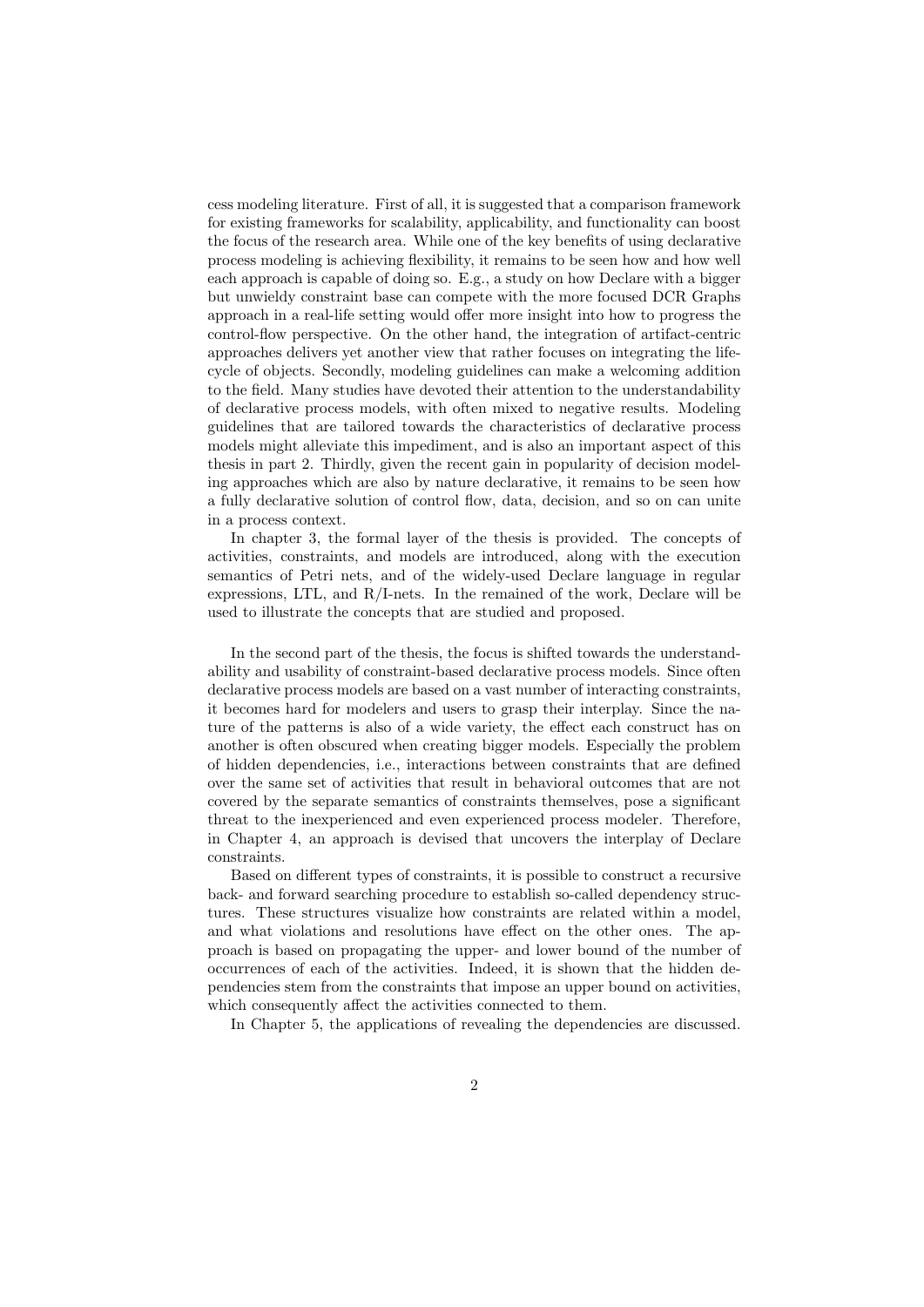Making the hidden dependencies explicit in dependency structures allows for the construction of an extra annotation layer of declarative process models in the form of textual descriptions of the dependencies. This was implemented in the Declare Execution Environment and used in a user experiment with a considerable amount of students. It was tested whether this extra layer and descriptions can aid novice modelers and users in understanding the behavior of declarative process models expressed in Declare. Next to this, also the annotation of the enabledness of activities and the violation status of constraints was tested. Results show that every layer, compared to a model with only the typical graphical notation of Declare without any other information but the separate constraint descriptions, significantly relieves mental effort as measured in the scores of the users, as well as the time needed to perform the questions regarding the models. Especially the fully-annotated models containing descriptions and dependency structures of the hidden dependencies renders novice users able to read and explain the behavior that is present in the models.

Following the user study, it is investigated how the insights on dependencies can be used towards quantifying the complexity of declarative, constraint-based process models. Traditionally, such measures in BPM focus on routing constructs and the number of paths that can be traversed in the process, i.e., the size of the language. In declarative models, however, there is little correspondence between the number of constraints and the number of paths because the effect of conjoining different constraints can lead to both an in- and decrease of the size of the language. By using the hierarchy that is inherent to the dependency structures for declarative process models, it is possible to follow a different route that is rather based on the fan-in, fan-out principle of tracking and tracing that also adheres to the open world assumption of declarative process models. The proposed complexity metric increases in effect size when there are more, denser, and more convoluted dependency structures present to reflect the difficult interactions that take place between the constraints.

Finally, Chapter 5 concludes with a preliminary approach to restructure declarative process models according to the dependency structures. By focusing on the constraints that cause hidden dependencies, and hence the structures, it is possible to derive different stages of the model. This allows to split the model and present it without hidden dependencies altogether.

In the third part, the comparison with the procedural process modeling paradigm is made for both manual, as well as automated process discovery and verification. In Chapter 6, an approach is devised for constructing mixedparadigm process models with intertwined state spaces, i.e., models consisting of both procedural and declarative process modeling constructs that share the same activities and are not just a collection of atomic subprocesses.

First, the different types of mixed-paradigm models are discussed. Such models can either incorporate declarative constraints for a certain smaller part of the behavior to increase flexibility, or for an extensive part of the model where declarative constructs can more concisely express flexible behavior. Fur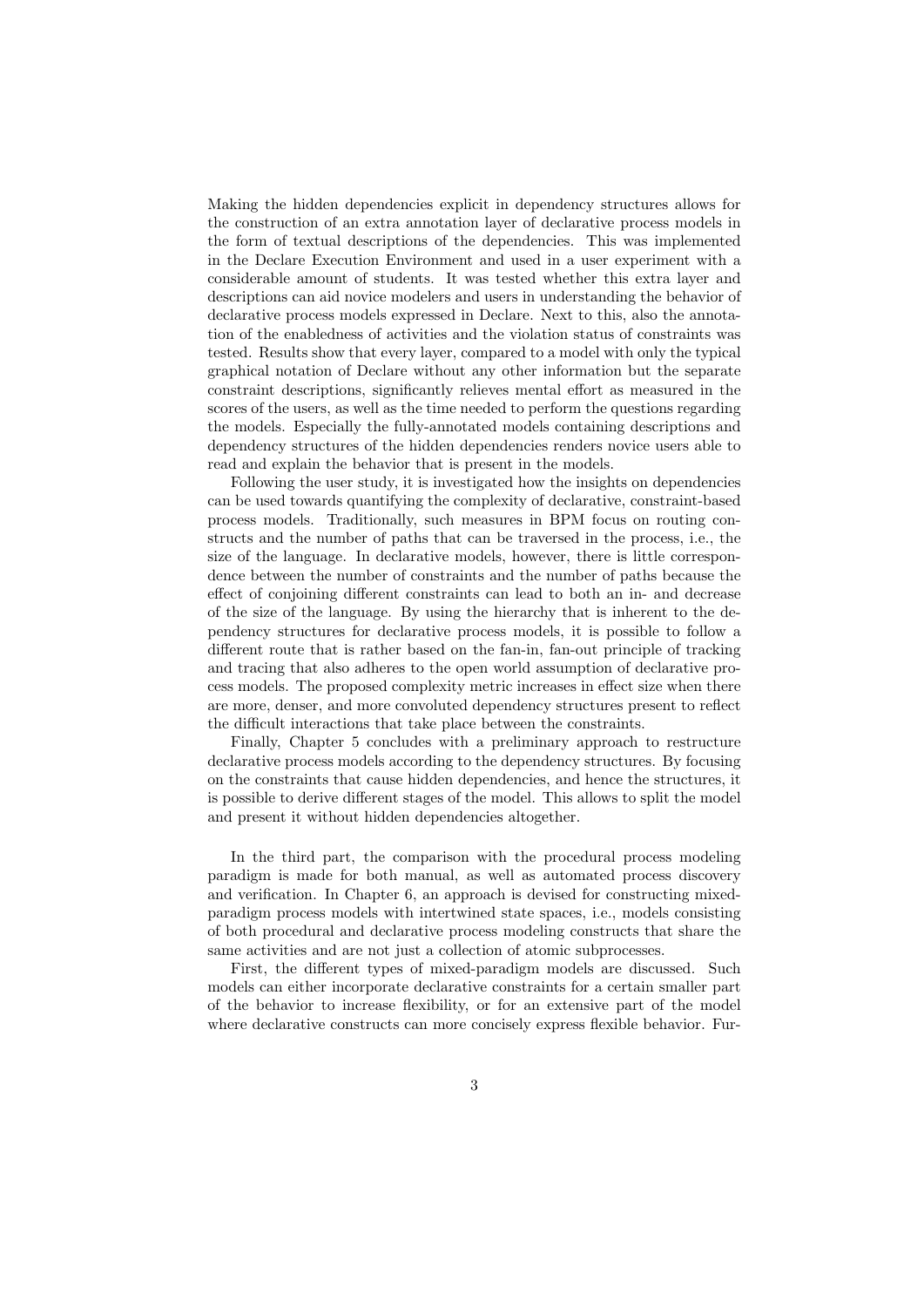thermore, not only more flexibility can be achieved, as declarative constraints can also be especially restrictive. Hence, they can also tie down the behavior considerably with, e.g., constraints determining cardinalities for and constraints imposing chaining behavior on activities.

Next, all constraints in the Declare template base are reviewed for their impact on global concurrency, the timing and violation of constraints, and their effect towards permanently disabling activities. This is summarized in a scoring table that can be used to quantize to what extent they have an impact on a process model, and hence to what extent they might interfere with a procedural counterpart of a model.

Finally, the chapter concludes with a step-wise approach towards mixedparadigm process modeling. Four steps are put forward for users to construct better models. The approach is illustrated on a well-known example in the BPM sphere to display its usefulness and effect.

Chapter 7 starts from the same evaluation of how mixed-paradigm models can be useful, but on top also discusses the relation to the behavior in an event log. Again, declarative process constructs can be incorporated into procedural models by either being more restrictive, aiming for an even more precise result, and/or by covering more behavior in the log as it is capable of better capturing the flexible behavior.

The insights are condensed into the Fusion Miner framework, which offers an approach for mining mixed-paradigm models by using various procedural and declarative process mining algorithms. Its main idea starts from classifying activities into being either rather prone to be suitable in a procedural model, i.e., easy to capture within a structured process sequence, or being rather suitable for a declarative model, i.e., its place in a sequence is hard to express because of its looping behavior, random occurrence, or duplication. After this classification, each set of activities is mined accordingly with its respective paradigm. A userdefined parameter, the entropy level, controls the sensitivity towards regarding certain behavior as being fit for mining with declarative constraints. Both sets do have overlaps nonetheless, and it is illustrated how the declarative part of the model is capable of explaining the more volatile behavior generated by flexible processes better.

The approach is instantiated in this chapter in the form of a mixture of both Heuristics Miner and Declare Miner, and shows its ability towards mining better models in terms of fitness and precision.

Chapter 8 concludes the part of mixed-paradigm modeling, by providing a model verification and conformance checking approach. The former can be done by constructing the state space of the procedural part of the process, and subsequently conjoining the separate declarative constraints. Ultimately, either a global automaton is created containing all behavior that is modeled, or a tradeoff has to be achieved that preferably includes as many constraints in the model as possible. Also, an improved version of the Fusion Miner implementation is introduced, FusionMINERful, which uses both Inductive Miner and MINERful. The algorithm is also capable of finding the right level of entropy itself. Starting off by trying to build a reachability graph for the Petri net, it traverses the